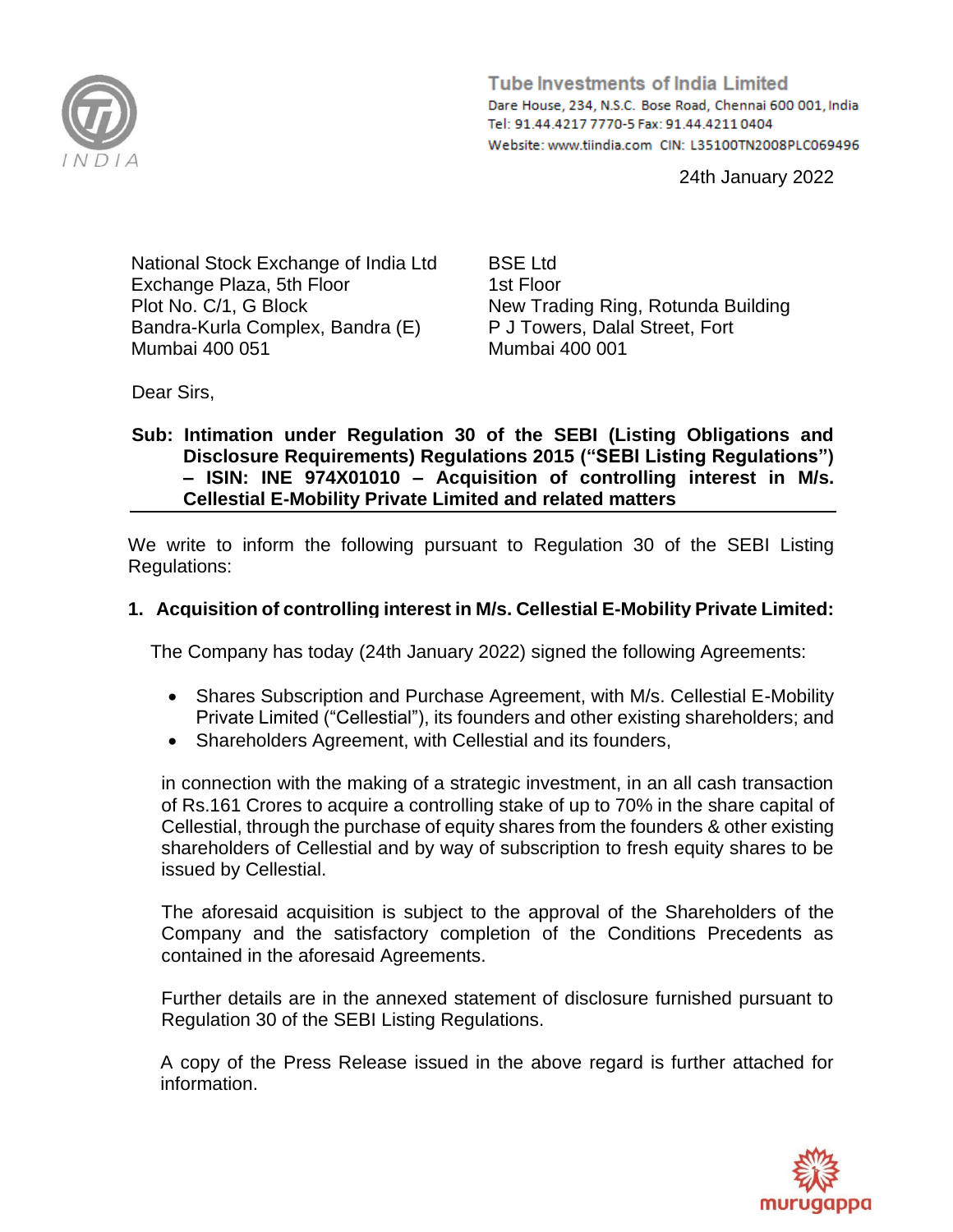

# **2. Formation of a Wholly-owned Subsidiary to pursue Clean Mobility Business:**

The Company will be forming a Wholly Owned Subsidiary ("WoS") as a vehicle to pursue and engage in Clean Mobility Business interests, including the proposed acquisition of controlling interest in Cellestial and the electric three-wheeler business, the Company has recently forayed into, by investing a sum not exceeding Rs.350 Crores, in one or more tranches, in a combination of equity and preference capital and providing loans/ guarantees, as may be required.

## **3. Issue of Notice of Postal Ballot & E-voting to the Shareholders:**

A Notice of Postal Ballot and E-voting is being issued to the Shareholders of the Company to seek their necessary approval under Section 186 of the Companies Act, 2013 and the rules thereunder for the proposed investments in Cellestial, either directly or through the aforesaid WoS, for amount(s), up to a sum not exceeding in the aggregate Rs.300 Crores [including a sum of Rs.139 Crores being earmarked for incremental infusion(s) in future, as may become required, into Cellestial, based on its business requirements, as per details set out in the Notice of Postal Ballot and E-voting to be sent to the Shareholders.

We request you to kindly take the above on record.

Thanking you,

Yours faithfully, For TUBE INVESTMENTS OF INDIA LIMITED

S SURESH COMPANY SECRETARY

Encl.

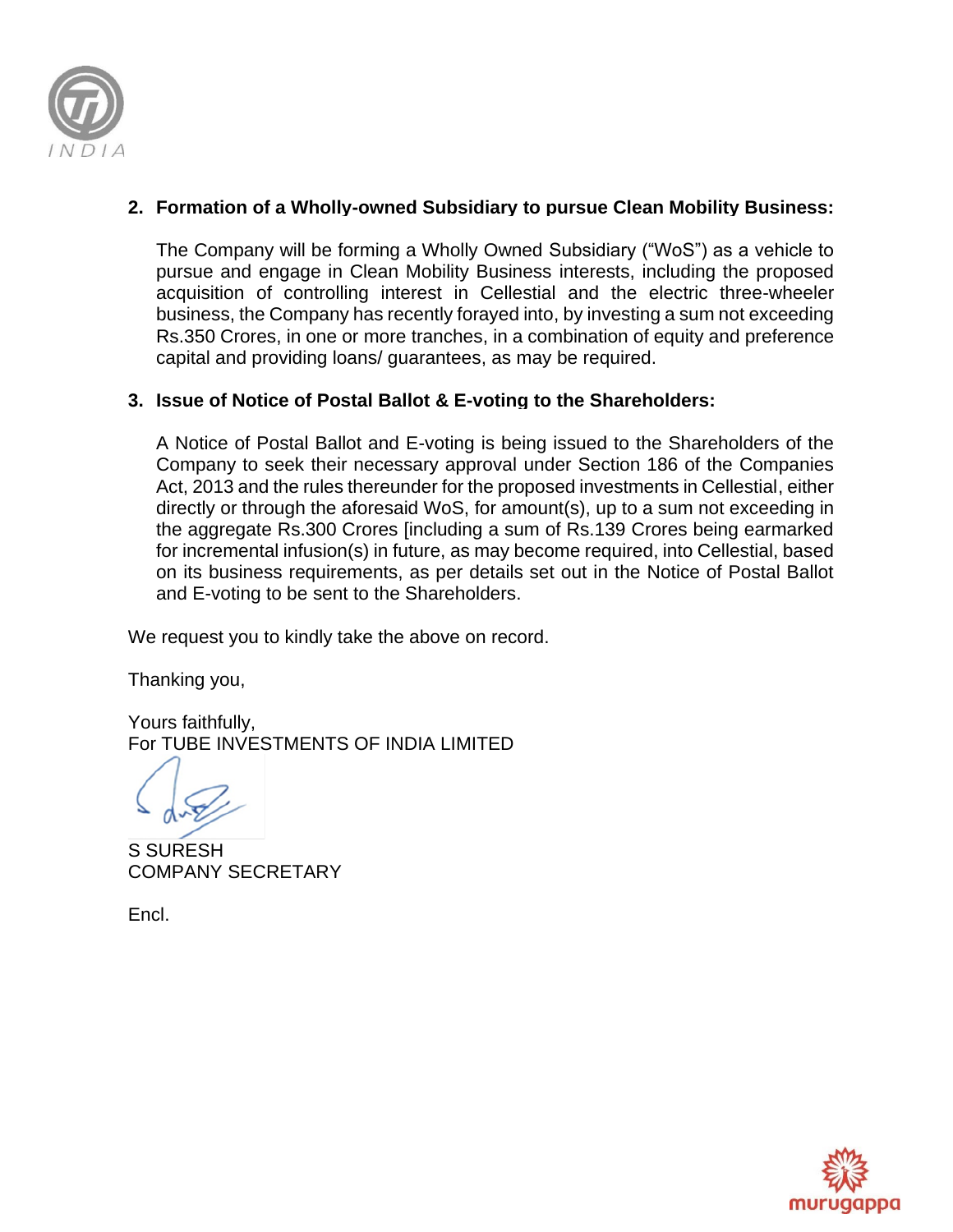

**Disclosure pursuant to Regulation 30 of the Securities and Exchange Board of India (Listing Obligations and Disclosure Requirements) Regulations 2015 relating to execution of Shares Subscription and Purchase Agreement and Shareholders Agreement by the Company viz., Tube Investments of India Limited with M/s. Cellestial E-Mobility Private Limited ("Cellestial"), its founders and existing shareholders relating to acquisition of shareholding in Cellestial by way of purchase and subscription to equity shares.**

|    | <b>Disclosure requirement</b>                                                                                                                                                                                                                                                                            | <b>Details</b>                                                                                                                                                                                                                                                                                  |
|----|----------------------------------------------------------------------------------------------------------------------------------------------------------------------------------------------------------------------------------------------------------------------------------------------------------|-------------------------------------------------------------------------------------------------------------------------------------------------------------------------------------------------------------------------------------------------------------------------------------------------|
|    | a) Name of the target entity, details in brief<br>such as size, turnover etc.                                                                                                                                                                                                                            | M/s. Cellestial E-Mobility Private Limited<br>("Cellestial") is a start-up company engaged<br>design and manufacture of electric<br>in<br>tractors, aviation ground support electric<br>equipment and other electric machinery.<br>Issued and Paid up capital - Rs.15.66 lacs<br>Turnover - Nil |
|    | b) Whether the acquisition would fall within<br>related party transaction(s) and whether<br>promoter/promoter<br>group/group<br>the<br>companies have any interest in the entity<br>being acquired? If yes, nature of interest<br>and details thereof and whether the same<br>is done at "arms' length". | The acquisition will not fall within the meaning<br>transaction.<br><b>The</b><br>0f<br>related<br>party<br>a<br>Promoter/Promoter Group/Group companies<br>do not have any interest in the entity being<br>acquired.                                                                           |
| C) | Industry to which the entity being acquired<br>belongs.                                                                                                                                                                                                                                                  | Cellestial is part of electric vehicle industry.                                                                                                                                                                                                                                                |
| d) | <b>Objects</b><br>effects<br>of<br>and<br>acquisition<br>(including but not limited to, disclosure of<br>reasons for acquisition of target entity, if<br>the business is outside the main line of<br>business of the listed entity).                                                                     | The proposed investment is in line with the<br>Company's intent to broad base its product<br>and business portfolio with a view to reduce<br>its dependence on revenue streams, which<br>are cyclical in nature.                                                                                |
| e) | Brief details of any governmental<br>or<br>regulatory approvals required for<br>the<br>acquisition.                                                                                                                                                                                                      | Not Applicable                                                                                                                                                                                                                                                                                  |
| f) | Indicative time period for completion of the<br>acquisition.                                                                                                                                                                                                                                             | The acquisition would be completed before<br>15th March 2022, subject to shareholders<br>approval and satisfactory completion of the<br>Conditions Precedents as contained in the<br>Agreements executed between the parties.                                                                   |
| g) | Nature of consideration - whether cash<br>consideration or share swap and details of<br>the same.                                                                                                                                                                                                        | Cash consideration of up to Rs.161 Crores by<br>way of purchase of 97,647 equity shares<br>from the promoters and existing shareholders<br>of Cellestial and, through the subscription to                                                                                                       |

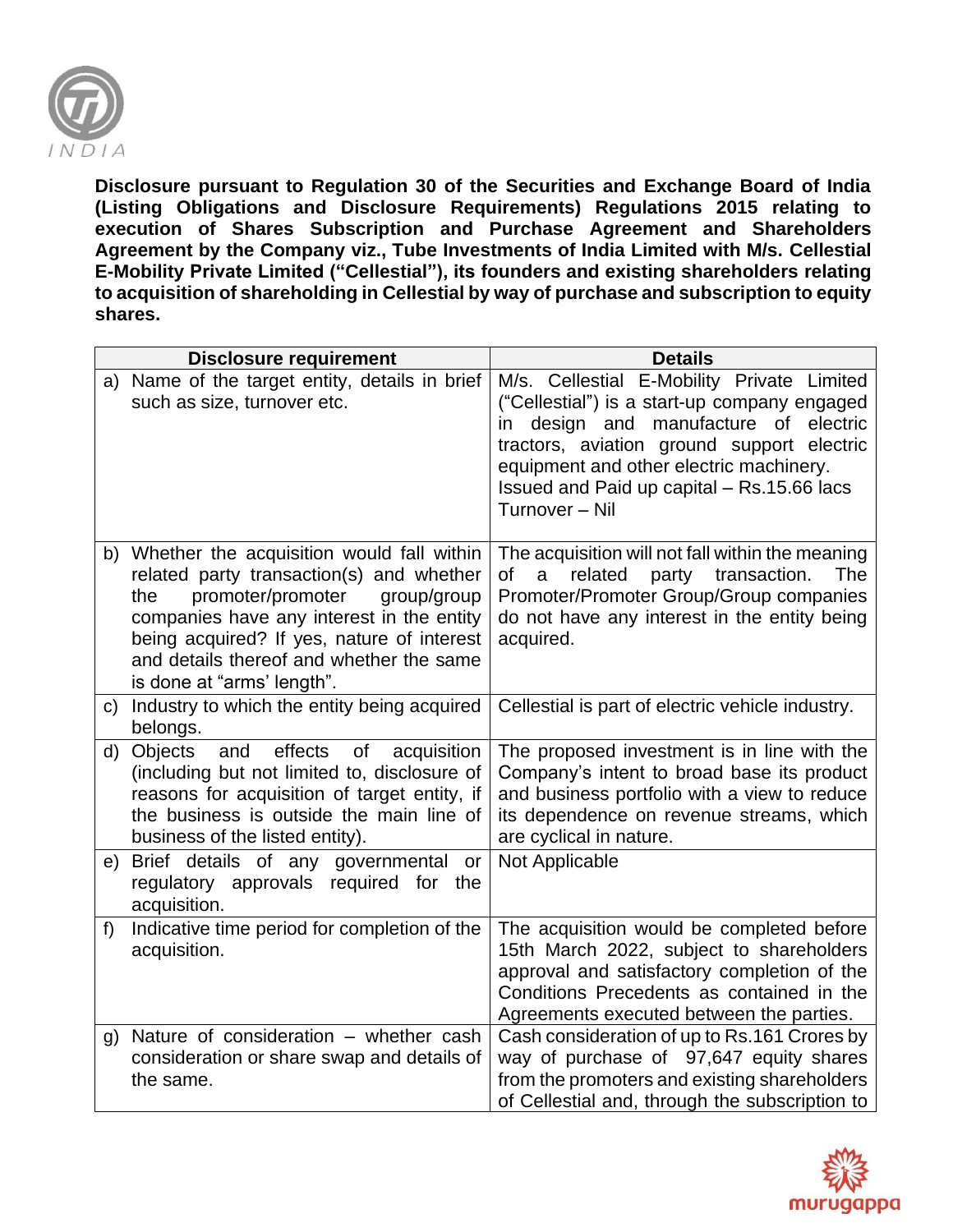

| <b>Disclosure requirement</b> |                                                                                                                                                                                                                                                                    | <b>Details</b>                                                                                                                                                                                                                                                  |
|-------------------------------|--------------------------------------------------------------------------------------------------------------------------------------------------------------------------------------------------------------------------------------------------------------------|-----------------------------------------------------------------------------------------------------------------------------------------------------------------------------------------------------------------------------------------------------------------|
|                               |                                                                                                                                                                                                                                                                    | the issue of 44,030 fresh equity shares to be<br>made by Cellestial.                                                                                                                                                                                            |
|                               | h) Cost of acquisition or the price at which the<br>shares are acquired.                                                                                                                                                                                           | The cost of acquisition will be up to Rs.161<br>Crores for 141,677 equity shares, at<br>Rs.11,356 per share (face value Rs.10/- per<br>share).                                                                                                                  |
| i)                            | Percentage of<br>shareholding<br>/control<br>acquired and/or number<br>shares<br>of<br>acquired.                                                                                                                                                                   | The Company will hold up to 70% of the<br>equity share capital of Cellestial.                                                                                                                                                                                   |
| j)                            | Brief background about the entity acquired<br>in terms of products/line of business<br>acquired, date of incorporation, history of<br>last 3 years turnover, country in which<br>acquired entity has presence and any<br>other significant information (in brief). | Cellestial is a start-up entity engaged in<br>design and manufacture of electric tractors,<br>aviation ground support electric equipment<br>and other electric machinery. They have<br>already designed and developed two tractor<br>prototypes for production. |

\* \* \* \*

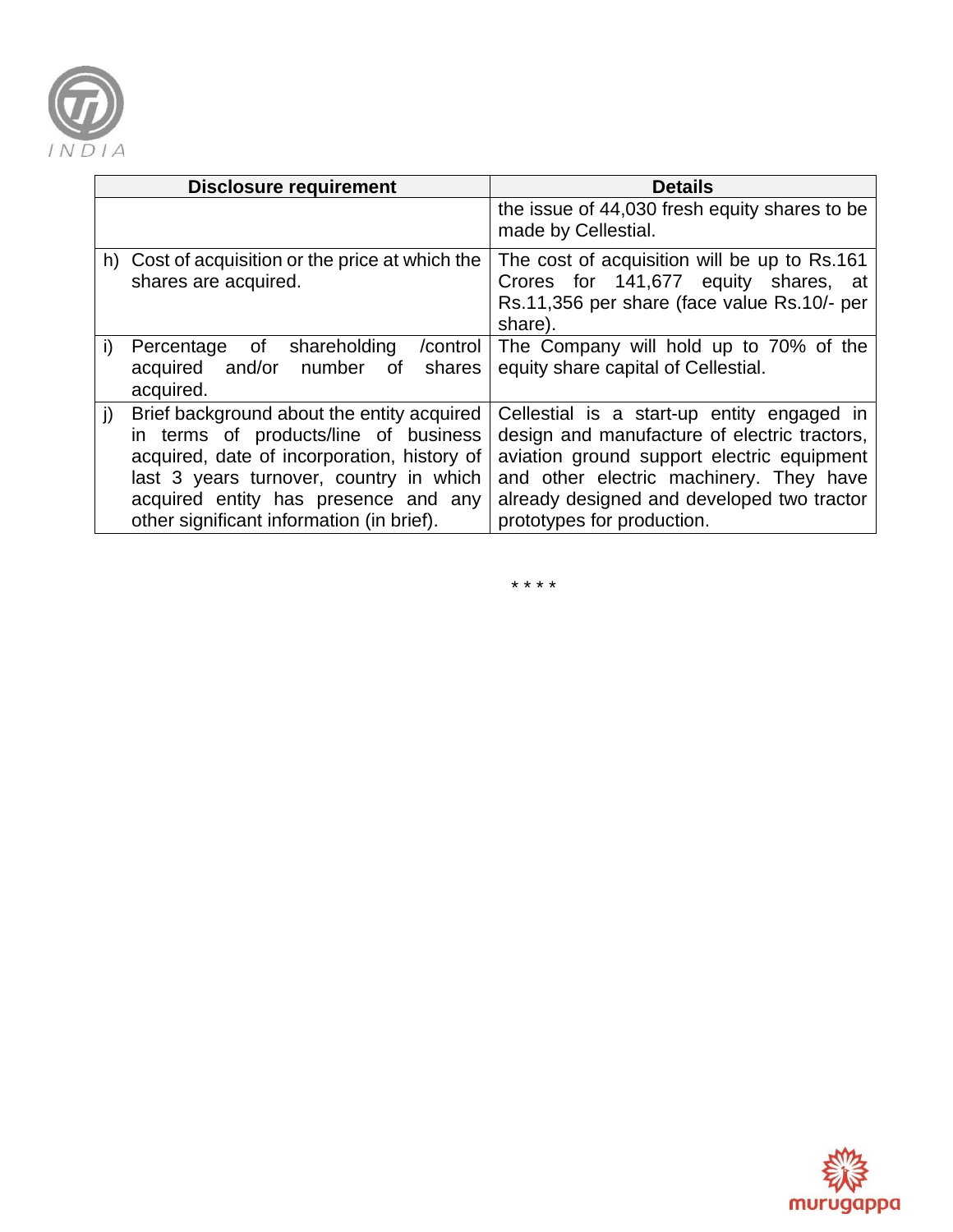



### **Tube Investments of India Limited to increase focus on clean mobility**

### Formation of new subsidiary for Clean Mobility business

Tube Investments of India Ltd ("The Company") has been exploring new growth opportunities within clean mobility. In line with this strategy, the Company has recently embarked on an electric 3-wheeler initiative. The Company is now proposing to form a new 100% subsidiary to focus on clean mobility. This new subsidiary will consolidate the electric 3W venture and other EV-related ventures.

The Company will be infusing initial capital to the extent of Rs.350 Crores into the new subsidiary for Clean Mobility through a combination of equity, preference and debt instruments.

#### Acquisition of 70% stake in Cellestial E-Mobility Private Limited

In continuation of its foray into clean mobility, the Company, through its clean mobility subsidiary, is proposing to acquire a controlling stake of about 70% in the equity share capital of M/s. Cellestial E-Mobility Private Limited ("Cellestial") with an investment of Rs.161 Crores, through a combination of primary and secondary purchase of shares.

Cellestial is a start-up engaged *inter alia* in the design and manufacture of E-tractors. The electric tractors developed by Cellestial offer several advantages like a swappable battery and lower total cost of ownership compared to current IC tractors. Besides, these E-tractors will also result in lower CO2 emissions, promote green farming, and will take a step towards a circular economy.

Talking about these initiatives, Mr. M.A.M Arunachalam (known as Arun Murugappan), Chairman of the Company said, *"the formation of a separate subsidiary and acquisition of a controlling stake in Cellestial will enable the Company to bring required focus to the emerging growth opportunities in electric vehicles. These new EV products along with the existing product portfolio of bicycles and e-bicycles will further strengthen the Company's efforts towards climate change and sustainability".*

\_\_\_\_\_\_\_\_\_\_\_\_\_\_\_\_\_\_\_\_\_\_\_\_\_\_\_\_\_\_\_\_\_\_\_\_\_\_\_\_\_\_\_\_\_\_\_\_\_\_\_\_\_\_\_\_\_\_\_\_\_\_\_

#### **About Murugappa Group**

Founded in 1900, the INR 417 Billion (41,713 Crores) Murugappa Group is one of India's leading business conglomerates. The Group has 29 businesses including ten listed Companies traded in NSE & BSE. Headquartered in Chennai, the major Companies of the Group include Carborundum Universal Ltd., CG Power and Industrial Solutions Ltd., Cholamandalam Financial Holdings Ltd., Cholamandalam Investment and Finance Company Ltd., Cholamandalam MS General Insurance Company Ltd., Coromandel International Ltd., Coromandel Engineering Company Ltd., E.I.D. Parry (India) Ltd., Parry Agro Industries Ltd., Shanthi Gears Ltd., Tube Investments of India Ltd. and Wendt (India) Ltd.